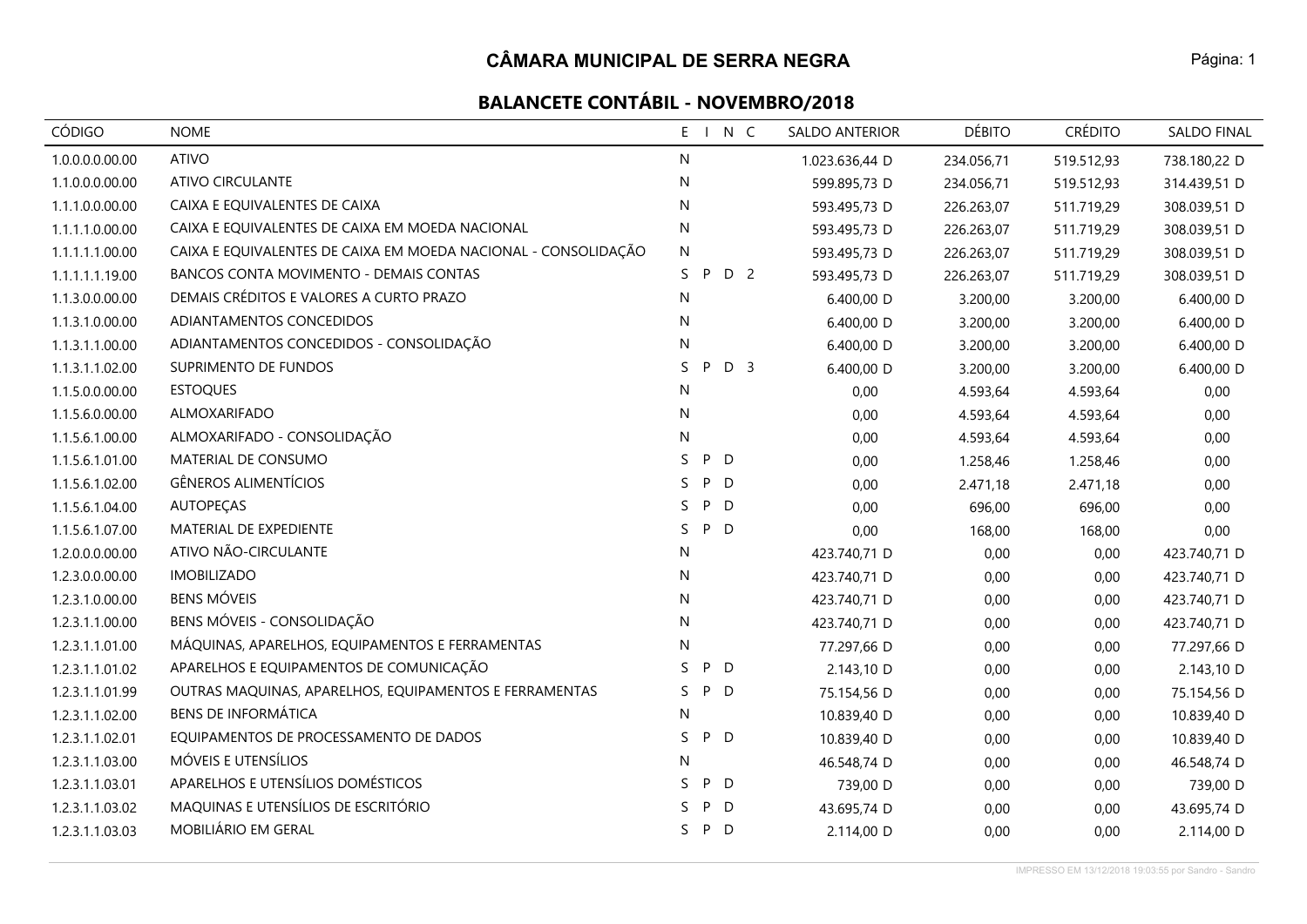| <b>CÓDIGO</b>   | <b>NOME</b>                                                             | E<br>$\blacksquare$ |     | N C | SALDO ANTERIOR | <b>DÉBITO</b> | <b>CRÉDITO</b> | <b>SALDO FINAL</b> |
|-----------------|-------------------------------------------------------------------------|---------------------|-----|-----|----------------|---------------|----------------|--------------------|
| 1.2.3.1.1.04.00 | MATERIAIS CULTURAIS, EDUCACIONAIS E DE COMUNICAÇÃO                      | N                   |     |     | 8.543,20 D     | 0,00          | 0,00           | 8.543,20 D         |
| 1.2.3.1.1.04.05 | EQUIPAMENTOS PARA ÁUDIO, VÍDEO E FOTO                                   | S                   | P   | D   | 8.543,20 D     | 0,00          | 0,00           | 8.543,20 D         |
| 1.2.3.1.1.05.00 | <b>VEÍCULOS</b>                                                         | N                   |     |     | 110.079,00 D   | 0,00          | 0,00           | 110.079,00 D       |
| 1.2.3.1.1.05.01 | VEÍCULOS EM GERAL                                                       | S                   | P   | D   | 110.079,00 D   | 0,00          | 0,00           | 110.079,00 D       |
| 1.2.3.1.1.99.00 | DEMAIS BENS MÓVEIS                                                      | N                   |     |     | 170.432,71 D   | 0,00          | 0,00           | 170.432,71 D       |
| 1.2.3.1.1.99.99 | OUTROS BENS MÓVEIS                                                      | S                   | P D |     | 170.432,71 D   | 0,00          | 0,00           | 170.432,71 D       |
| 2.0.0.0.0.00.00 | PASSIVO E PATRIMÔNIO LÍQUIDO                                            | N                   |     |     | 473.298,57 C   | 82.056,69     | 171.880,46     | 563.122,34 C       |
| 2.1.0.0.0.00.00 | PASSIVO CIRCULANTE                                                      | N                   |     |     | 63.137,77 C    | 82.056,69     | 171.880,46     | 152.961,54 C       |
| 2.1.1.0.0.00.00 | OBRIGAÇÕES TRABALHISTAS, PREVIDENCIÁRIAS E ASSISTENCIAIS A PAGAR A CU N |                     |     |     | 55.980,00 C    | 55.583,87     | 130.032,81     | 130.428,94 C       |
| 2.1.1.1.0.00.00 | PESSOAL A PAGAR                                                         | N                   |     |     | 41.000,00 C    | 55.583,87     | 106.665,49     | 92.081,62 C        |
| 2.1.1.1.1.00.00 | PESSOAL A PAGAR - CONSOLIDAÇÃO                                          | N                   |     |     | 41.000,00 C    | 55.583,87     | 106.665,49     | 92.081,62 C        |
| 2.1.1.1.1.01.00 | PESSOAL A PAGAR                                                         | N                   |     |     | 41.000,00 C    | 55.583,87     | 106.665,49     | 92.081,62 C        |
| 2.1.1.1.1.01.01 | SALÁRIOS, REMUNERAÇÕES E BENEFÍCIOS (F)                                 | S.                  | P C |     | 0,00           | 25.704,48     | 103.232,53     | 77.528,05 C        |
| 2.1.1.1.1.01.12 | DECIMO TERCEIRO SALÁRIO (F)                                             | S.                  | P C |     | 41.000,00 C    | 26.446,43     | 0,00           | 14.553,57 C        |
| 2.1.1.1.1.01.13 | FÉRIAS (F)                                                              | S                   | P C |     | 0,00           | 3.432,96      | 3.432,96       | 0,00               |
| 2.1.1.4.0.00.00 | <b>ENCARGOS SOCIAIS A PAGAR</b>                                         | N                   |     |     | 14.980,00 C    | 0,00          | 23.367,32      | 38.347,32 C        |
| 2.1.1.4.1.00.00 | ENCARGOS SOCIAIS A PAGAR - CONSOLIDAÇÃO                                 | N                   |     |     | 14.980,00 C    | 0,00          | 2.573,99       | 17.553,99 C        |
| 2.1.1.4.1.05.00 | <b>FGTS</b>                                                             | N                   |     |     | 3.260,00 C     | 0,00          | 2.573,99       | 5.833,99 C         |
| 2.1.1.4.1.05.01 | FGTS (F)                                                                | S.                  | P C |     | 3.260,00 C     | 0,00          | 2.573,99       | 5.833,99 C         |
| 2.1.1.4.1.98.00 | OUTROS ENCARGOS SOCIAIS                                                 | N                   |     |     | 11.720,00 C    | 0,00          | 0,00           | 11.720,00 C        |
| 2.1.1.4.1.98.01 | OUTROS ENCARGOS SOCIAIS (F)                                             | S.                  | P C |     | 11.720,00 C    | 0,00          | 0,00           | 11.720,00 C        |
| 2.1.1.4.3.00.00 | ENCARGOS SOCIAIS A PAGAR - INTER OFSS - UNIÃO                           | N                   |     |     | 0,00           | 0,00          | 0,00           | 0,00               |
| 2.1.1.4.3.05.00 | <b>FGTS</b>                                                             | N                   |     |     | 0,00           | 0,00          | 0,00           | 0,00               |
| 2.1.1.4.3.05.01 | FGTS (F)                                                                | S                   | P C |     | 0,00           | 0,00          | 0,00           | 0,00               |
| 2.1.1.4.4.00.00 | ENCARGOS SOCIAIS A PAGAR - INTER OFSS - ESTADO                          | N                   |     |     | 0,00           | 0,00          | 20.793,33      | 20.793,33 C        |
| 2.1.1.4.4.98.00 | OUTROS ENCARGOS SOCIAIS                                                 | N                   |     |     | 0,00           | 0,00          | 20.793,33      | 20.793,33 C        |
| 2.1.1.4.4.98.01 | OUTROS ENCARGOS SOCIAIS (F)                                             | S.                  | P C |     | 0,00           | 0,00          | 20.793,33      | 20.793,33 C        |
| 2.1.3.0.0.00.00 | FORNECEDORES E CONTAS A PAGAR A CURTO PRAZO                             | N                   |     |     | 442,51 C       | 14.843,86     | 15.918,45      | 1.517,10 C         |
| 2.1.3.1.0.00.00 | FORNECEDORES E CONTAS A PAGAR NACIONAIS A CURTO PRAZO                   | N                   |     |     | 442,51 C       | 14.843,86     | 15.918,45      | 1.517,10 C         |
| 2.1.3.1.1.00.00 | FORNECEDORES E CONTAS A PAGAR NACIONAIS A CURTO PRAZO - CONSOLIDA N     |                     |     |     | 442,51 C       | 14.843,86     | 15.918,45      | 1.517,10 C         |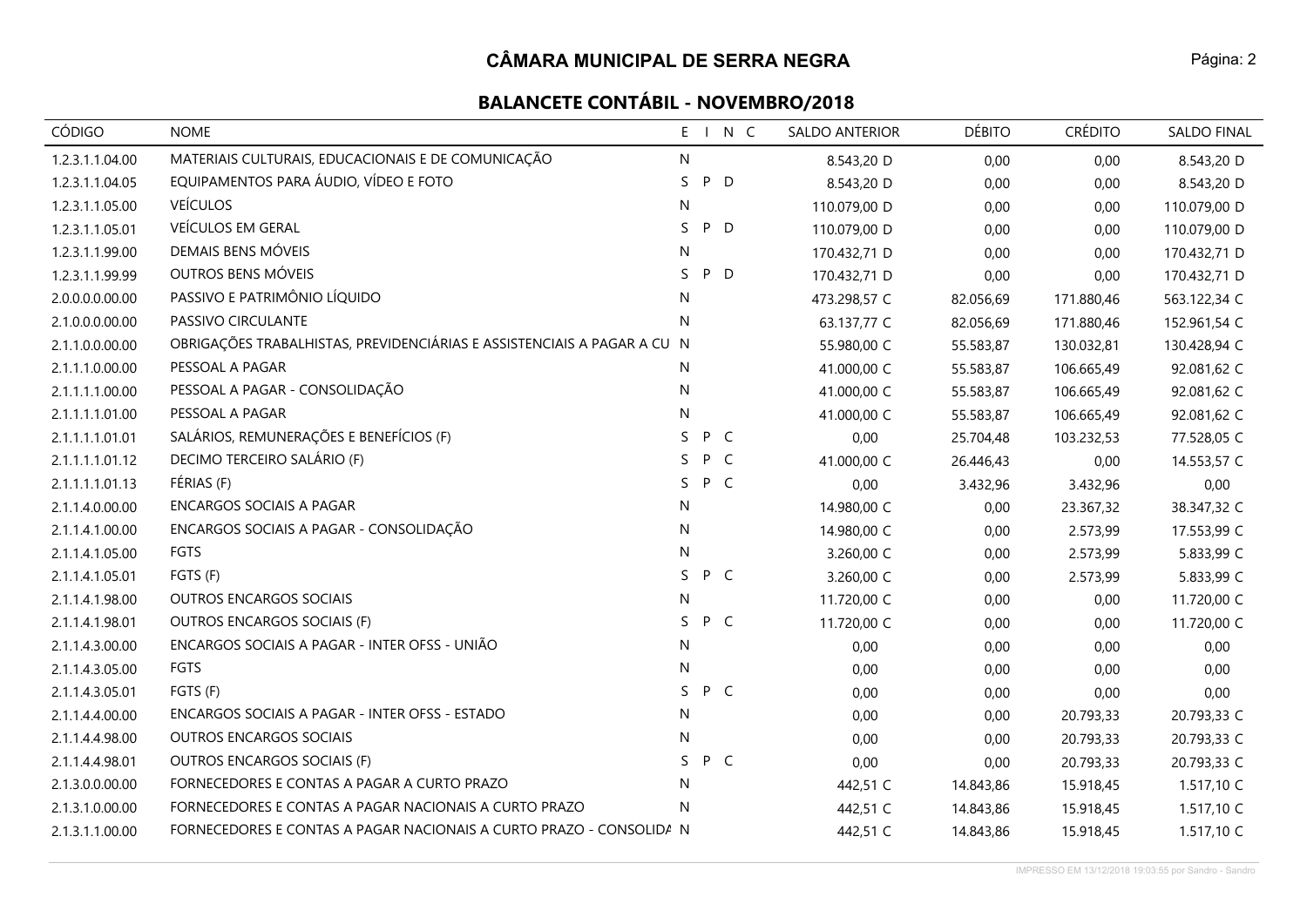| <b>CÓDIGO</b>   | <b>NOME</b>                                          | $E_{\perp}$ |     | N C            | <b>SALDO ANTERIOR</b> | <b>DÉBITO</b> | <b>CRÉDITO</b> | <b>SALDO FINAL</b> |
|-----------------|------------------------------------------------------|-------------|-----|----------------|-----------------------|---------------|----------------|--------------------|
| 2.1.3.1.1.01.00 | <b>FORNECEDORES NACIONAIS</b>                        | N           |     |                | 442,51 C              | 14.843,86     | 15.918,45      | 1.517,10 C         |
| 2.1.3.1.1.01.01 | FORNECEDORES NÃO PARCELADOS A PAGAR (F)              | S           | P   | C <sub>3</sub> | 0,00                  | 3.262,82      | 4.238,82       | 976,00 C           |
| 2.1.3.1.1.01.02 | FORNECEDORES PARCELADOS A PAGAR (F)                  | S.          | P   | C <sub>3</sub> | 442,51 C              | 11.581,04     | 11.679,63      | 541,10 C           |
| 2.1.8.0.0.00.00 | DEMAIS OBRIGAÇÕES A CURTO PRAZO                      | N           |     |                | 6.715,26 C            | 11.628,96     | 25.929,20      | 21.015,50 C        |
| 2.1.8.8.0.00.00 | <b>VALORES RESTITUÍVEIS</b>                          | N           |     |                | 6.715,26 C            | 8.428,96      | 20.889,20      | 19.175,50 C        |
| 2.1.8.8.1.00.00 | VALORES RESTITUÍVEIS - CONSOLIDAÇÃO                  | N           |     |                | 6.715,26 C            | 8.428,96      | 20.889,20      | 19.175,50 C        |
| 2.1.8.8.1.01.00 | CONSIGNAÇÕES                                         | N           |     |                | 6.715,26 C            | 7.877,16      | 20.337,40      | 19.175,50 C        |
| 2.1.8.8.1.01.02 | CONTRIBUIÇÕES AO RGPS (F)                            | S.          | P C |                | 160,68 C              | 0,00          | 9.866,51       | 10.027,19 C        |
| 2.1.8.8.1.01.04 | IMPOSTO SOBRE A RENDA RETIDO NA FONTE - IRRF (F)     | S.          | P C |                | 6.364,04 C            | 6.364,04      | 5.590,39       | 5.590,39 C         |
| 2.1.8.8.1.01.10 | PENSÃO ALIMENTÍCIA (F)                               | S.          | P   | $\mathsf{C}$   | 0,00                  | 1.336,86      | 1.336,86       | 0,00               |
| 2.1.8.8.1.01.15 | RETENÇÕES - EMPRÉSTIMOS E FINANCIAMENTOS (F)         | S.          | P   | C <sub>3</sub> | 0,00                  | 0,00          | 3.348,36       | 3.348,36 C         |
| 2.1.8.8.1.01.99 | OUTROS CONSIGNATÁRIOS (F)                            | S.          | P   | C <sub>3</sub> | 190,54 C              | 176,26        | 195,28         | 209,56 C           |
| 2.1.8.8.1.04.00 | DEPÓSITOS NÃO JUDICIAIS                              | N           |     |                | 0,00                  | 551,80        | 551,80         | 0,00               |
| 2.1.8.8.1.04.99 | OUTROS DEPÓSITOS (F)                                 | S.          | P   | C <sub>3</sub> | 0,00                  | 551,80        | 551,80         | 0,00               |
| 2.1.8.9.0.00.00 | OUTRAS OBRIGAÇÕES A CURTO PRAZO                      | N           |     |                | 0,00                  | 3.200,00      | 5.040,00       | 1.840,00 C         |
| 2.1.8.9.1.00.00 | OUTRAS OBRIGAÇÕES A CURTO PRAZO - CONSOLIDAÇÃO       | N           |     |                | 0,00                  | 3.200,00      | 3.200,00       | 0,00               |
| 2.1.8.9.1.03.00 | SUPRIMENTOS DE FUNDOS A PAGAR (F)                    | S.          | P   | C <sub>3</sub> | 0,00                  | 3.200,00      | 3.200,00       | 0,00               |
| 2.1.8.9.3.00.00 | OUTRAS OBRIGAÇÕES A CURTO PRAZO - INTER OFSS - UNIÃO | N           |     |                | 0,00                  | 0,00          | 1.840,00       | 1.840,00 C         |
| 2.1.8.9.3.01.00 | OUTRAS OBRIGAÇÕES A CURTO PRAZO (F)                  | S.          | P C |                | 0,00                  | 0,00          | 1.840,00       | 1.840,00 C         |
| 2.3.0.0.0.00.00 | PATRIMÔNIO LIQUIDO                                   | N           |     |                | 410.160,80 C          | 0,00          | 0,00           | 410.160,80 C       |
| 2.3.1.0.0.00.00 | PATRIMÔNIO SOCIAL E CAPITAL SOCIAL                   | N           |     |                | 416.347,07 C          | 0,00          | 0,00           | 416.347,07 C       |
| 2.3.1.1.0.00.00 | PATRIMÔNIO SOCIAL                                    | N           |     |                | 416.347,07 C          | 0,00          | 0,00           | 416.347,07 C       |
| 2.3.1.1.1.00.00 | PATRIMÔNIO SOCIAL - CONSOLIDAÇÃO                     | S.          | P C |                | 416.347,07 C          | 0,00          | 0,00           | 416.347,07 C       |
| 2.3.7.0.0.00.00 | RESULTADOS ACUMULADOS                                | N           |     |                | 6.186,27 D            | 0,00          | 0,00           | 6.186,27 D         |
| 2.3.7.1.0.00.00 | SUPERÁVITS OU DÉFICITS ACUMULADOS                    | N           |     |                | 6.186,27 D            | 0,00          | 0,00           | 6.186,27 D         |
| 2.3.7.1.1.00.00 | SUPERÁVITS OU DÉFICITS ACUMULADOS - CONSOLIDAÇÃO     | N           |     |                | 6.569.872,38 D        | 0,00          | 0,00           | 6.569.872,38 D     |
| 2.3.7.1.1.01.00 | SUPERÁVITS OU DÉFICITS DO EXERCÍCIO                  | S.          | P C |                | 0,00                  | 0,00          | 0,00           | 0,00               |
| 2.3.7.1.1.02.00 | SUPERÁVITS OU DÉFICITS DE EXERCÍCIOS ANTERIORES      | S.          | P C |                | 6.544.797,40 D        | 0,00          | 0,00           | 6.544.797,40 D     |
| 2.3.7.1.1.03.00 | AJUSTES DE EXERCÍCIOS ANTERIORES                     | N           |     |                | 25.074,98 D           | 0,00          | 0,00           | 25.074,98 D        |
| 2.3.7.1.1.03.03 | DEMAIS AJUSTES DE EXERCÍCIOS ANTERIORES              | S.          | P C |                | 25.074,98 D           | 0,00          | 0,00           | 25.074,98 D        |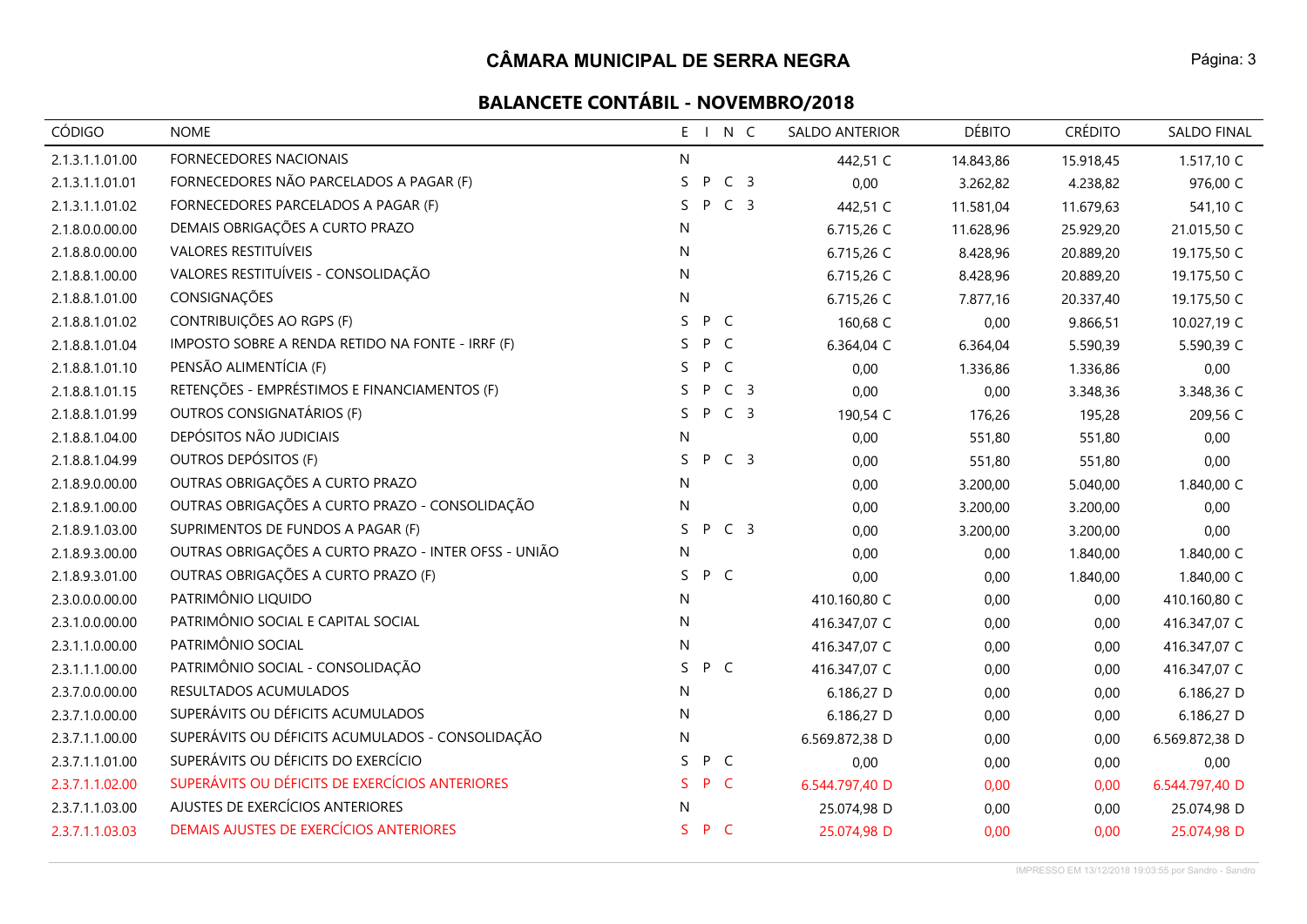| <b>CÓDIGO</b>   | <b>NOME</b>                                                           | E  | $\blacksquare$ | N C          | SALDO ANTERIOR | <b>DÉBITO</b> | <b>CRÉDITO</b> | <b>SALDO FINAL</b> |
|-----------------|-----------------------------------------------------------------------|----|----------------|--------------|----------------|---------------|----------------|--------------------|
| 2.3.7.1.2.00.00 | SUPERÁVITS OU DÉFICITS ACUMULADOS - INTRA OFSS                        | N  |                |              | 6.803.093,85 C | 0,00          | 0,00           | 6.803.093,85 C     |
| 2.3.7.1.2.01.00 | SUPERÁVITS OU DÉFICITS DO EXERCÍCIO                                   | S  | P              | $\mathsf{C}$ | 0,00           | 0,00          | 0,00           | 0,00               |
| 2.3.7.1.2.02.00 | SUPERÁVITS OU DÉFICITS DE EXERCÍCIOS ANTERIORES                       | S. | P C            |              | 6.803.093,85 C | 0,00          | 0,00           | 6.803.093,85 C     |
| 2.3.7.1.3.00.00 | SUPERÁVITS OU DÉFICITS ACUMULADOS - INTER OFSS - UNIÃO                | N  |                |              | 239.407,74 D   | 0,00          | 0,00           | 239.407,74 D       |
| 2.3.7.1.3.02.00 | SUPERÁVITS OU DÉFICITS DE EXERCÍCIOS ANTERIORES                       | S. | P C            |              | 239.407,74 D   | 0,00          | 0,00           | 239.407,74 D       |
| 3.0.0.0.0.00.00 | VARIAÇÃO PATRIMONIAL DIMINUTIVA                                       | N  |                |              | 1.682.662,13 D | 598.579,99    | 0,00           | 2.281.242,12 D     |
| 3.1.0.0.0.00.00 | PESSOAL E ENCARGOS                                                    | N  |                |              | 1.434.926,15 D | 130.032,81    | 0,00           | 1.564.958,96 D     |
| 3.1.1.0.0.00.00 | REMUNERAÇÃO A PESSOAL                                                 | N  |                |              | 1.158.476,51 D | 106.665,49    | 0,00           | 1.265.142,00 D     |
| 3.1.1.1.0.00.00 | REMUNERAÇÃO A PESSOAL ATIVO CIVIL - ABRANGIDOS PELO RPPS              | N  |                |              | 1.979,89 D     | 0,00          | 0,00           | 1.979,89 D         |
| 3.1.1.1.1.00.00 | REMUNERAÇÃO A PESSOAL ATIVO CIVIL - ABRANGIDOS PELO RPPS - CONSOLID N |    |                |              | 1.979,89 D     | 0,00          | 0,00           | 1.979,89 D         |
| 3.1.1.1.1.01.00 | VENCIMENTOS E VANTAGENS FIXAS - PESSOAL CIVIL - RPPS                  | N  |                |              | 1.979,89 D     | 0,00          | 0,00           | 1.979,89 D         |
| 3.1.1.1.1.01.23 | FÉRIAS - ABONO PECUNIÁRIO                                             | S  | P D            |              | 1.979,89 D     | 0,00          | 0,00           | 1.979,89 D         |
| 3.1.1.2.0.00.00 | REMUNERAÇÃO A PESSOAL ATIVO CIVIL - ABRANGIDOS PELO RGPS              | N  |                |              | 1.156.496,62 D | 106.665,49    | 0,00           | 1.263.162,11 D     |
| 3.1.1.2.1.00.00 | REMUNERAÇÃO A PESSOAL ATIVO CIVIL - ABRANGIDOS PELO RGPS - CONSOLID N |    |                |              | 1.156.496,62 D | 106.665,49    | 0,00           | 1.263.162,11 D     |
| 3.1.1.2.1.01.00 | VENCIMENTOS E VANTAGENS FIXAS - PESSOAL CIVIL - RGPS                  | N  |                |              | 1.156.496,62 D | 106.665,49    | 0,00           | 1.263.162,11 D     |
| 3.1.1.2.1.01.01 | <b>VENCIMENTOS E SALÁRIOS</b>                                         | S  | P              | D            | 525.093,98 D   | 48.471,24     | 0,00           | 573.565,22 D       |
| 3.1.1.2.1.01.22 | 13º SALÁRIO                                                           | S. | P              | D            | 41.000,00 D    | 0,00          | 0,00           | 41.000,00 D        |
| 3.1.1.2.1.01.23 | FÉRIAS - ABONO PECUNIÁRIO                                             | S  | P              | D            | 18.401,64 D    | 0,00          | 0,00           | 18.401,64 D        |
| 3.1.1.2.1.01.24 | FÉRIAS - ABONO CONSTITUCIONAL                                         | S. | P              | D            | 10.231,05 D    | 858,24        | 0,00           | 11.089,29 D        |
| 3.1.1.2.1.01.31 | <b>SUBSÍDIOS</b>                                                      | S  | P              | D            | 539.325,00 D   | 51.582,50     | 0,00           | 590.907,50 D       |
| 3.1.1.2.1.01.99 | OUTROS VENCIMENTOS E VANTAGENS FIXAS - PESSOAL CIVIL RGPS             | S. | P              | D            | 22.444,95 D    | 5.753,51      | 0,00           | 28.198,46 D        |
| 3.1.2.0.0.00.00 | <b>ENCARGOS PATRONAIS</b>                                             | N  |                |              | 276.449,64 D   | 23.367,32     | 0,00           | 299.816,96 D       |
| 3.1.2.2.0.00.00 | <b>ENCARGOS PATRONAIS - RGPS</b>                                      | N  |                |              | 241.611,77 D   | 20.793,33     | 0,00           | 262.405,10 D       |
| 3.1.2.2.1.00.00 | ENCARGOS PATRONAIS - RGPS - CONSOLIDAÇÃO                              | N  |                |              | 241.611,77 D   | 20.793,33     | 0,00           | 262.405,10 D       |
| 3.1.2.2.1.01.00 | CONTRIBUIÇÕES PREVIDENCIÁRIAS - INSS                                  | S  | P              | D            | 241.611,77 D   | 20.793,33     | 0,00           | 262.405,10 D       |
| 3.1.2.3.0.00.00 | <b>ENCARGOS PATRONAIS - FGTS</b>                                      | N  |                |              | 34.837,87 D    | 2.573,99      | 0,00           | 37.411,86 D        |
| 3.1.2.3.1.00.00 | ENCARGOS PATRONAIS - FGTS - CONSOLIDAÇÃO                              | N  |                |              | 34.837,87 D    | 2.573,99      | 0,00           | 37.411,86 D        |
| 3.1.2.3.1.01.00 | FGTS                                                                  | S. | P              | D            | 34.837,87 D    | 2.573,99      | 0,00           | 37.411,86 D        |
| 3.3.0.0.0.00.00 | USO DE BENS, SERVIÇOS E CONSUMO DE CAPITAL FIXO                       | N  |                |              | 247.735,98 D   | 18.547,18     | 0,00           | 266.283,16 D       |
| 3.3.1.0.0.00.00 | USO DE MATERIAL DE CONSUMO                                            | N  |                |              | 67.707,49 D    | 4.593,64      | 0,00           | 72.301,13 D        |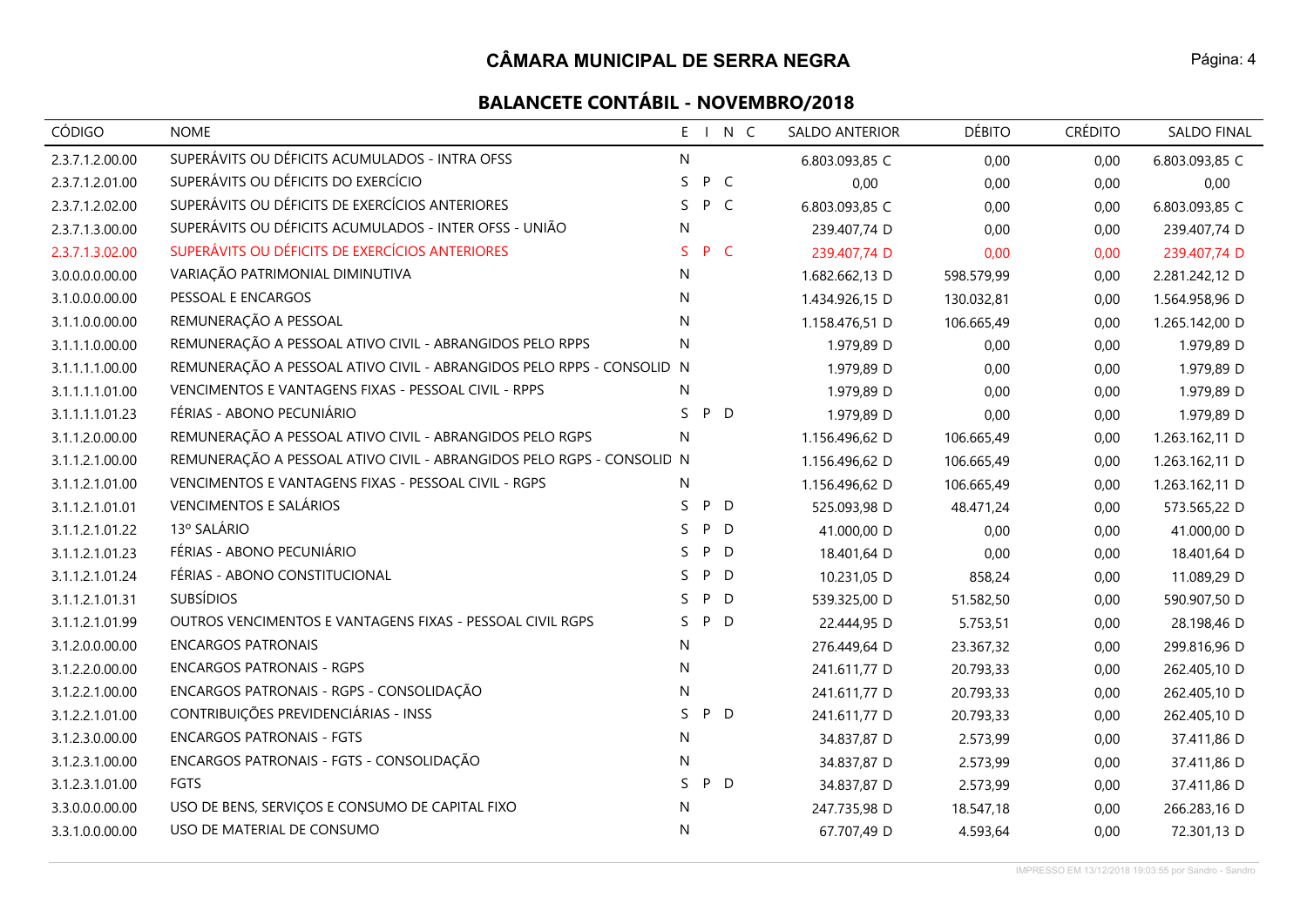| <b>CÓDIGO</b>   | <b>NOME</b>                                                                 |    |        | E I N C | <b>SALDO ANTERIOR</b> | <b>DÉBITO</b> | <b>CRÉDITO</b> | SALDO FINAL    |
|-----------------|-----------------------------------------------------------------------------|----|--------|---------|-----------------------|---------------|----------------|----------------|
| 3.3.1.1.0.00.00 | CONSUMO DE MATERIAL                                                         | N  |        |         | 67.707,49 D           | 4.593,64      | 0,00           | 72.301,13 D    |
| 3.3.1.1.1.00.00 | CONSUMO DE MATERIAL - CONSOLIDAÇÃO                                          | N  |        |         | 67.707,49 D           | 4.593,64      | 0,00           | 72.301,13 D    |
| 3.3.1.1.1.06.00 | GÊNEROS ALIMENTAÇÃO                                                         | S. | P D    |         | 18.308,64 D           | 2.471,18      | 0,00           | 20.779,82 D    |
| 3.3.1.1.1.16.00 | MATERIAL DE EXPEDIENTE                                                      | S. | P<br>D |         | 18.691,57 D           | 168,00        | 0,00           | 18.859,57 D    |
| 3.3.1.1.1.39.00 | MATERIAL PARA MANUTENÇÃO DE VEÍCULOS                                        | S  | P D    |         | 2.118,29 D            | 696,00        | 0,00           | 2.814,29 D     |
| 3.3.1.1.1.99.00 | OUTROS MATERIAIS DE CONSUMO                                                 | S. | P D    |         | 28.588,99 D           | 1.258,46      | 0,00           | 29.847,45 D    |
| 3.3.2.0.0.00.00 | <b>SERVIÇOS</b>                                                             | N  |        |         | 180.028,49 D          | 13.953,54     | 0,00           | 193.982,03 D   |
| 3.3.2.2.0.00.00 | SERVIÇOS TERCEIROS - PESSOA FÍSICA                                          | N  |        |         | 18.275,92 D           | 1.920,00      | 0,00           | 20.195,92 D    |
| 3.3.2.2.1.00.00 | SERVIÇOS TERCEIROS - PESSOA FÍSICA - CONSOLIDAÇÃO                           | N  |        |         | 18.275,92 D           | 1.920,00      | 0,00           | 20.195,92 D    |
| 3.3.2.2.1.11.00 | MANUTENÇÃO E CONSERVAÇÃO                                                    | S  | P D    |         | 410,00 D              | 0,00          | 0,00           | 410,00 D       |
| 3.3.2.2.1.16.00 | <b>ESTAGIÁRIOS</b>                                                          | S. | P D    |         | 17.065,92 D           | 1.840,00      | 0,00           | 18.905,92 D    |
| 3.3.2.2.1.99.00 | OUTROS SERVIÇOS PRESTADOS POR PESSOA FÍSICA                                 | S. | P D    |         | 800,00 D              | 80,00         | 0,00           | 880,00 D       |
| 3.3.2.3.0.00.00 | SERVIÇOS TERCEIROS - PESSOA JURÍDICA                                        | N  |        |         | 161.752,57 D          | 12.033,54     | 0,00           | 173.786,11 D   |
| 3.3.2.3.1.00.00 | SERVIÇOS TERCEIROS - PESSOA JURÍDICA - CONSOLIDAÇÃO                         | N  |        |         | 161.752,57 D          | 12.033,54     | 0,00           | 173.786,11 D   |
| 3.3.2.3.1.04.00 | COMUNICAÇÃO                                                                 | S  | P D    |         | 10.710,39 D           | 1.004,05      | 0,00           | 11.714,44 D    |
| 3.3.2.3.1.05.00 | PUBLICIDADE                                                                 | S. | P D    |         | 5.431,46 D            | 330,00        | 0,00           | 5.761,46 D     |
| 3.3.2.3.1.06.00 | MANUTENÇÃO E CONSERVAÇÃO                                                    | S. | P D    |         | 2.715,00 D            | 659,00        | 0,00           | 3.374,00 D     |
| 3.3.2.3.1.10.00 | LOCAÇÕES                                                                    | S. | P D    |         | 9.080,00 D            | 908,00        | 0,00           | 9.988,00 D     |
| 3.3.2.3.1.11.00 | SERVIÇOS RELACIONADOS A TECNOLOGIA DA INFORMAÇÃO                            | S. | P D    |         | 34.312,96 D           | 3.856,48      | 0,00           | 38.169,44 D    |
| 3.3.2.3.1.25.00 | HOSPEDAGENS                                                                 | S. | P D    |         | 2.588,76 D            | 0,00          | 0,00           | 2.588,76 D     |
| 3.3.2.3.1.29.00 | SEGUROS EM GERAL                                                            | S. | P D    |         | 3.578,03 D            | 2.715,82      | 0,00           | 6.293,85 D     |
| 3.3.2.3.1.56.00 | PASSAGENS E DESPESAS COM LOCOMOÇÃO                                          | S. | P D    |         | 11.934,54 D           | 788,73        | 0,00           | 12.723,27 D    |
| 3.3.2.3.1.99.00 | OUTROS SERVIÇOS PRESTADOS POR PESSOA JURÍDICA                               | S. | P D    |         | 81.401,43 D           | 1.771,46      | 0,00           | 83.172,89 D    |
| 3.5.0.0.0.00.00 | TRANSFERÊNCIAS E DELEGAÇÕES CONCEDIDAS                                      | N  |        |         | 0,00                  | 450.000,00    | 0,00           | 450.000,00 D   |
| 3.5.1.0.0.00.00 | TRANSFERÊNCIAS INTRAGOVERNAMENTAIS                                          | N  |        |         | 0,00                  | 450.000,00    | 0,00           | 450.000,00 D   |
| 3.5.1.2.0.00.00 | TRANSFERÊNCIAS CONCEDIDAS - INDEPENDENTE DE EXECUÇÃO ORÇAMENTÁRI N          |    |        |         | 0,00                  | 450.000,00    | 0,00           | 450.000,00 D   |
| 3.5.1.2.2.00.00 | TRANSFERÊNCIAS CONCEDIDAS - INDEPENDENTE DE EXECUÇÃO ORÇAMENTÁRI N          |    |        |         | 0,00                  | 450.000,00    | 0,00           | 450.000,00 D   |
| 3.5.1.2.2.01.00 | TRANSFERÊNCIAS FINANCEIRAS CONCEDIDAS - INDEPENDENTES DE EXECUÇÃO N         |    |        |         | 0,00                  | 450.000,00    | 0,00           | 450.000,00 D   |
| 3.5.1.2.2.01.03 | MOVIMENTO DE FUNDOS A CRÉDITO - CORRESPONDÊNCIA DE CRÉDITOS - SALI S P D 30 |    |        |         | 0,00                  | 450.000,00    | 0,00           | 450.000,00 D   |
| 4.0.0.0.0.00.00 | VARIAÇÃO PATRIMONIAL AUMENTATIVA                                            | N  |        |         | 2.233.000,00 C        | 0,00          | 223.300,00     | 2.456.300,00 C |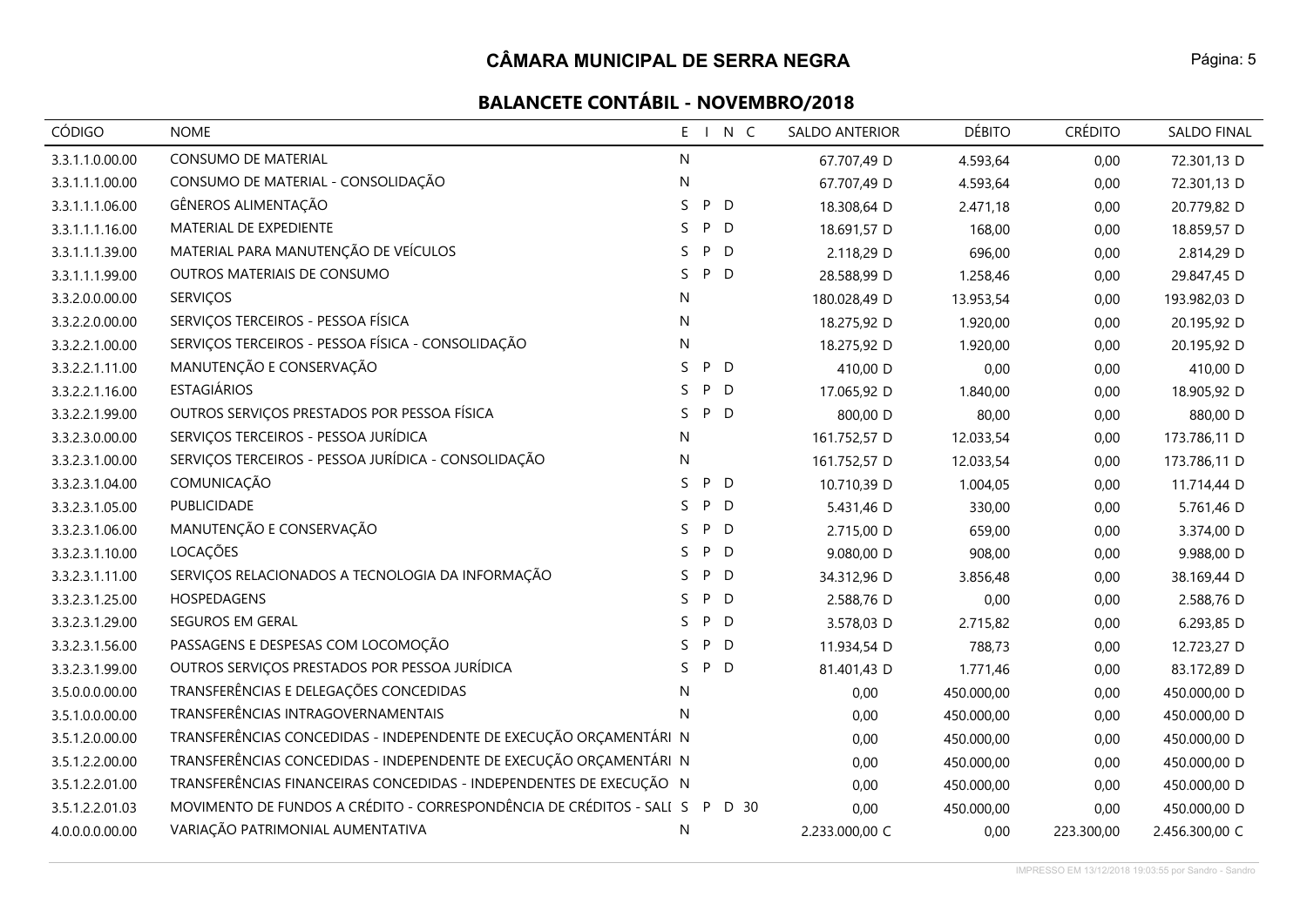| <b>CÓDIGO</b>   | <b>NOME</b>                                                          | N C<br>$E - I$                   | SALDO ANTERIOR | <b>DÉBITO</b> | <b>CRÉDITO</b> | <b>SALDO FINAL</b> |
|-----------------|----------------------------------------------------------------------|----------------------------------|----------------|---------------|----------------|--------------------|
| 4.5.0.0.0.00.00 | TRANSFERÊNCIAS E DELEGAÇÕES RECEBIDAS                                | N                                | 2.233.000,00 C | 0,00          | 223.300,00     | 2.456.300,00 C     |
| 4.5.1.0.0.00.00 | TRANSFERÊNCIAS INTRA GOVERNAMENTAIS                                  | N                                | 2.233.000,00 C | 0,00          | 223.300,00     | 2.456.300,00 C     |
| 4.5.1.1.0.00.00 | TRANSFERÊNCIAS RECEBIDAS PARA A EXECUÇÃO ORÇAMENTÁRIA                | $\mathsf{N}$                     | 2.233.000,00 C | 0,00          | 223.300,00     | 2.456.300,00 C     |
| 4.5.1.1.2.00.00 | TRANSFERÊNCIAS RECEBIDAS PARA A EXECUÇÃO ORÇAMENTÁRIA - INTRA OFSS N |                                  | 2.233.000,00 C | 0,00          | 223.300,00     | 2.456.300,00 C     |
| 4.5.1.1.2.02.00 | REPASSE RECEBIDO                                                     | P C<br>S.                        | 2.233.000,00 C | 0,00          | 223.300,00     | 2.456.300,00 C     |
| 5.0.0.0.0.00.00 | CONTROLES DA APROVAÇÃO DO PLANEJAMENTO E ORÇAMENTO                   | N                                | 4.521.299,87 D | 133.268,12    | 2.411,27       | 4.652.156,72 D     |
| 5.2.0.0.0.00.00 | ORÇAMENTO APROVADO                                                   | N.                               | 4.521.299,87 D | 133.268,12    | 2.411,27       | 4.652.156,72 D     |
| 5.2.2.0.0.00.00 | FIXAÇÃO DA DESPESA                                                   | N                                | 4.521.299,87 D | 133.268,12    | 2.411,27       | 4.652.156,72 D     |
| 5.2.2.1.0.00.00 | DOTAÇÃO ORÇAMENTÁRIA                                                 | N                                | 2.679.600,00 D | 0,00          | 0,00           | 2.679.600,00 D     |
| 5.2.2.1.1.00.00 | DOTAÇÃO INICIAL                                                      | $\mathsf{N}$                     | 2.679.600,00 D | 0,00          | 0,00           | 2.679.600,00 D     |
| 5.2.2.1.1.01.00 | CRÉDITO INICIAL                                                      | S<br>O D 7                       | 2.679.600,00 D | 0,00          | 0,00           | 2.679.600,00 D     |
| 5.2.2.9.0.00.00 | OUTROS CONTROLES DA DESPESA ORÇAMENTÁRIA                             | N                                | 1.841.699,87 D | 133.268,12    | 2.411,27       | 1.972.556,72 D     |
| 5.2.2.9.2.00.00 | EMPENHOS POR EMISSÃO                                                 | $\mathsf{N}$                     | 1.841.699,87 D | 133.268,12    | 2.411,27       | 1.972.556,72 D     |
| 5.2.2.9.2.01.00 | EXECUÇÃO DA DESPESA POR NOTA DE EMPENHO                              | N                                | 1.841.699,87 D | 133.268,12    | 2.411,27       | 1.972.556,72 D     |
| 5.2.2.9.2.01.01 | EMISSÃO DE EMPENHOS                                                  | D 9<br>S.<br>$\circ$             | 1.907.749,45 D | 132.668,12    | 0,00           | 2.040.417,57 D     |
| 5.2.2.9.2.01.02 | REFORCO DE EMPENHOS                                                  | $\circ$<br>D 10<br>S.            | 0,00           | 600,00        | 0,00           | 600,00 D           |
| 5.2.2.9.2.01.03 | (-)ANULAÇÃO DE EMPENHOS                                              | S.<br>$\circ$<br>C <sub>11</sub> | 66.049,58 C    | 0,00          | 2.411,27       | 68.460,85 C        |
| 6.0.0.0.0.00.00 | CONTROLES DA EXECUÇÃO DO PLANEJAMENTO E ORÇAMENTO                    | N                                | 4.521.299,87 C | 596.973,72    | 727.830,57     | 4.652.156,72 C     |
| 6.2.0.0.0.00.00 | EXECUÇÃO DO ORÇAMENTO                                                | N                                | 4.521.299,87 C | 596.973,72    | 727.830,57     | 4.652.156,72 C     |
| 6.2.2.0.0.00.00 | EXECUÇÃO DA DESPESA                                                  | $\mathsf{N}$                     | 4.521.299,87 C | 596.973,72    | 727.830,57     | 4.652.156,72 C     |
| 6.2.2.1.0.00.00 | DISPONIBILIDADES DE CRÉDITO                                          | N                                | 2.679.600,00 C | 365.120,92    | 365.120,92     | 2.679.600,00 C     |
| 6.2.2.1.1.00.00 | CRÉDITO DISPONÍVEL                                                   | S.<br>O C 7                      | 837.900,13 C   | 133.268,12    | 2.411,27       | 707.043,28 C       |
| 6.2.2.1.3.00.00 | CRÉDITO UTILIZADO                                                    | N                                | 1.841.699,87 C | 231.852,80    | 362.709,65     | 1.972.556,72 C     |
| 6.2.2.1.3.01.00 | CRÉDITO EMPENHADO A LIQUIDAR                                         | O C 27<br>S.                     | 139.057,83 C   | 153.402,53    | 135.679,39     | 121.334,69 C       |
| 6.2.2.1.3.03.00 | CRÉDITO EMPENHADO LIQUIDADO A PAGAR                                  | O C 27<br>S.                     | 56.422,51 C    | 76.039,00     | 153.402,53     | 133.786,04 C       |
| 6.2.2.1.3.04.00 | CRÉDITO EMPENHADO LIQUIDADO - PAGO                                   | O C 27<br>S.                     | 1.646.219,53 C | 2.411,27      | 73.627,73      | 1.717.435,99 C     |
| 6.2.2.9.0.00.00 | OUTROS CONTROLES DA DESPESA ORÇAMENTÁRIA                             | N                                | 1.841.699,87 C | 231.852,80    | 362.709,65     | 1.972.556,72 C     |
| 6.2.2.9.2.00.00 | EMISSÃO DE EMPENHO                                                   | N                                | 1.841.699,87 C | 231.852,80    | 362.709,65     | 1.972.556,72 C     |
| 6.2.2.9.2.01.00 | EMPENHOS POR NOTA DE EMPENHO                                         | N                                | 1.841.699,87 C | 231.852,80    | 362.709,65     | 1.972.556,72 C     |
| 6.2.2.9.2.01.01 | <b>EMPENHOS A LIQUIDAR</b>                                           | S.<br>O C 28                     | 139.057,83 C   | 153.402,53    | 135.679,39     | 121.334,69 C       |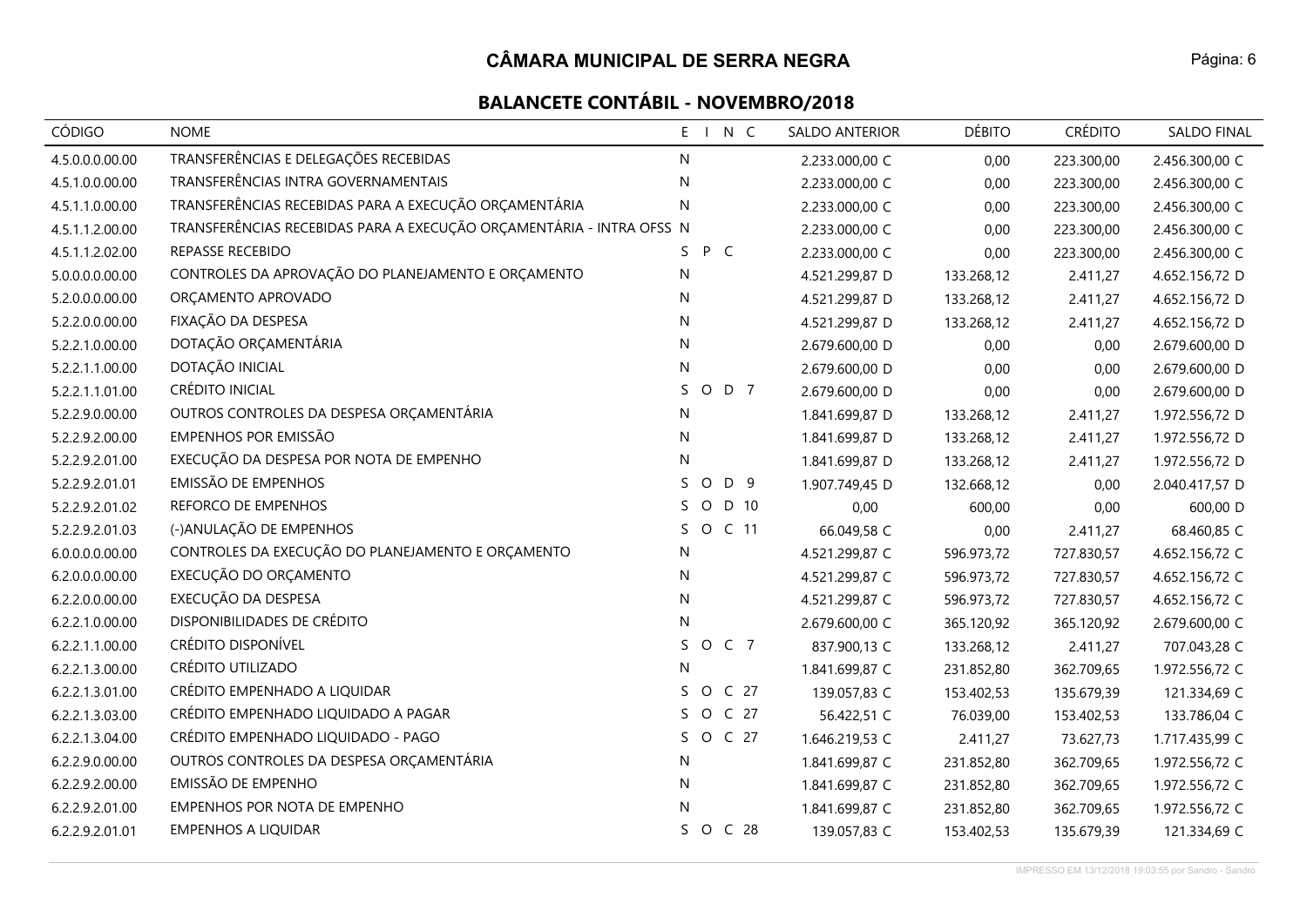# **BALANCETE CONTÁBIL - NOVEMBRO/2018**

| <b>CÓDIGO</b>   | <b>NOME</b>                                                               | E I N C                    | <b>SALDO ANTERIOR</b> | <b>DÉBITO</b> | <b>CRÉDITO</b> | <b>SALDO FINAL</b> |
|-----------------|---------------------------------------------------------------------------|----------------------------|-----------------------|---------------|----------------|--------------------|
| 6.2.2.9.2.01.03 | <b>EMPENHOS LIQUIDADOS A PAGAR</b>                                        | S O C 29                   | 56.422,51 C           | 76.039,00     | 153.402,53     | 133.786,04 C       |
| 6.2.2.9.2.01.04 | <b>EMPENHOS LIQUIDADOS PAGOS</b>                                          | O C 16<br>S.               | 1.646.219,53 C        | 2.411,27      | 73.627,73      | 1.717.435,99 C     |
| 7.0.0.0.0.00.00 | <b>CONTROLES DEVEDORES</b>                                                | N                          | 9.897.238,23 D        | 397.828,66    | 2.411,27       | 10.292.655,62 D    |
| 7.1.0.0.0.00.00 | <b>ATOS POTENCIAIS</b>                                                    | N                          | 321.609,68 D          | 0,00          | 0,00           | 321.609,68 D       |
| 7.1.2.0.0.00.00 | ATOS POTENCIAIS PASSIVO                                                   | N                          | 321.609,68 D          | 0,00          | 0,00           | 321.609,68 D       |
| 7.1.2.3.0.00.00 | OBRIGAÇÕES CONTRATUAIS                                                    | N.                         | 321.609,68 D          | 0,00          | 0,00           | 321.609,68 D       |
| 7.1.2.3.1.00.00 | OBRIGAÇÕES CONTRATUAIS - CONSOLIDAÇÃO                                     | N                          | 321.609,68 D          | 0,00          | 0,00           | 321.609,68 D       |
| 7.1.2.3.1.02.00 | CONTRATOS DE SERVIÇOS                                                     | $C$ D<br>S.                | 212.509,88 D          | 0,00          | 0,00           | 212.509,88 D       |
| 7.1.2.3.1.04.00 | CONTRATOS DE FORNECIMENTO DE BENS                                         | $C$ D<br>S.                | 109.099,80 D          | 0,00          | 0,00           | 109.099,80 D       |
| 7.2.0.0.0.00.00 | ADMINISTRAÇÃO FINANCEIRA                                                  | N                          | 7.592.200,00 D        | 223.300,00    | 0,00           | 7.815.500,00 D     |
| 7.2.1.0.0.00.00 | DISPONIBILIDADES POR DESTINAÇÃO                                           | N                          | 2.233.000,00 D        | 223.300,00    | 0,00           | 2.456.300,00 D     |
| 7.2.1.1.0.00.00 | CONTROLE DA DISPONIBILIDADE DE RECURSOS                                   | N                          | 2.233.000,00 D        | 223.300,00    | 0,00           | 2.456.300,00 D     |
| 7.2.1.1.1.00.00 | RECURSOS ORDINÁRIOS                                                       | $C$ D<br>S.                | 2.233.000,00 D        | 223.300,00    | 0,00           | 2.456.300,00 D     |
| 7.2.2.0.0.00.00 | PROGRAMAÇÃO FINANCEIRA                                                    | N                          | 5.359.200,00 D        | 0,00          | 0,00           | 5.359.200,00 D     |
| 7.2.2.1.0.00.00 | CRONOGRAMA MENSAL DE DESEMBOLSO                                           | $\mathsf{N}$               | 5.359.200,00 D        | 0,00          | 0,00           | 5.359.200,00 D     |
| 7.2.2.1.1.00.00 | PROGRAMAÇÃO DE DESEMBOLSO MENSAL ORÇAMENTÁRIO                             | N                          | 5.359.200,00 D        | 0,00          | 0,00           | 5.359.200,00 D     |
| 7.2.2.1.1.01.00 | CONTROLE DE DESEMBOLSO MENSAL - DESPESAS ORÇAMENTÁRIAS                    | N                          | 2.679.600,00 D        | 0,00          | 0,00           | 2.679.600,00 D     |
| 7.2.2.1.1.01.01 | CRONOGRAMA DE DESEMBOLSO MENSAL - FIXAÇÃO INICIAL                         | D 12<br>$\mathsf{C}$<br>S. | 2.679.600,00 D        | 0,00          | 0,00           | 2.679.600,00 D     |
| 7.2.2.1.1.02.00 | CONTROLE DE DESEMBOLSO MENSAL - TRANSFERÊNCIAS                            | N.                         | 2.679.600,00 D        | 0,00          | 0,00           | 2.679.600,00 D     |
| 7.2.2.1.1.02.01 | CRONOGRAMA DE DESEMBOLSO MENSAL - TRANSFERÊNCIAS FINANCEIRAS A R S C D 33 |                            | 2.679.600,00 D        | 0,00          | 0,00           | 2.679.600,00 D     |
| 7.9.0.0.0.00.00 | <b>OUTROS CONTROLES</b>                                                   | N.                         | 1.983.428,55 D        | 174.528,66    | 2.411,27       | 2.155.545,94 D     |
| 7.9.5.0.0.00.00 | CONTRAPARTIDA DE CONTROLES ESPECÍFICOS TCESP                              | $\mathsf{N}$               | 280.786,51 D          | 23.537,40     | 0,00           | 304.323,91 D       |
| 7.9.5.3.0.00.00 | CONTRAPARTIDA DE ADIANTAMENTOS CONCEDIDOS - SUPRIMENTO DE FUNDC S C D     |                            | 49.200,00 D           | 3.200,00      | 0,00           | 52.400,00 D        |
| 7.9.5.5.0.00.00 | CONTRAPARTIDA DO CONTROLE FINANCEIRO POR DOTAÇÃO ORÇAMENTÁRIA I S C D     |                            | 231.586,51 D          | 20.337,40     | 0,00           | 251.923,91 D       |
| 7.9.6.0.0.00.00 | CONTROLE DAS DESPESAS ORÇAMENTÁRIAS                                       | N                          | 1.702.642,04 D        | 150.991,26    | 2.411,27       | 1.851.222,03 D     |
| 7.9.6.1.0.00.00 | CONTROLE FINANCEIRO DAS DESPESAS ORÇAMENTÁRIAS DO EXERCÍCIO POR N N       |                            | 1.702.642,04 D        | 150.991,26    | 2.411,27       | 1.851.222,03 D     |
| 7.9.6.1.1.00.00 | <b>EMPENHOS LIQUIDADOS</b>                                                | C D 27<br>S.               | 1.733.870,09 D        | 150.991,26    | 0,00           | 1.884.861,35 D     |
| 7.9.6.1.9.00.00 | (-) SALDO DE ADIANTAMENTO NÃO UTILIZADO                                   | S C C 27                   | 31.228,05 C           | 0,00          | 2.411,27       | 33.639,32 C        |
| 8.0.0.0.0.00.00 | <b>CONTROLES CREDORES</b>                                                 | N                          | 9.897.238,23 C        | 1.121.307,54  | 1.516.724,93   | 10.292.655,62 C    |
| 8.1.0.0.0.00.00 | EXECUÇÃO DOS ATOS POTENCIAIS                                              | N                          | 321.609,68 C          | 8.230,70      | 8.230,70       | 321.609,68 C       |

IMPRESSO EM 13/12/2018 19:03:55 por Sandro - Sandro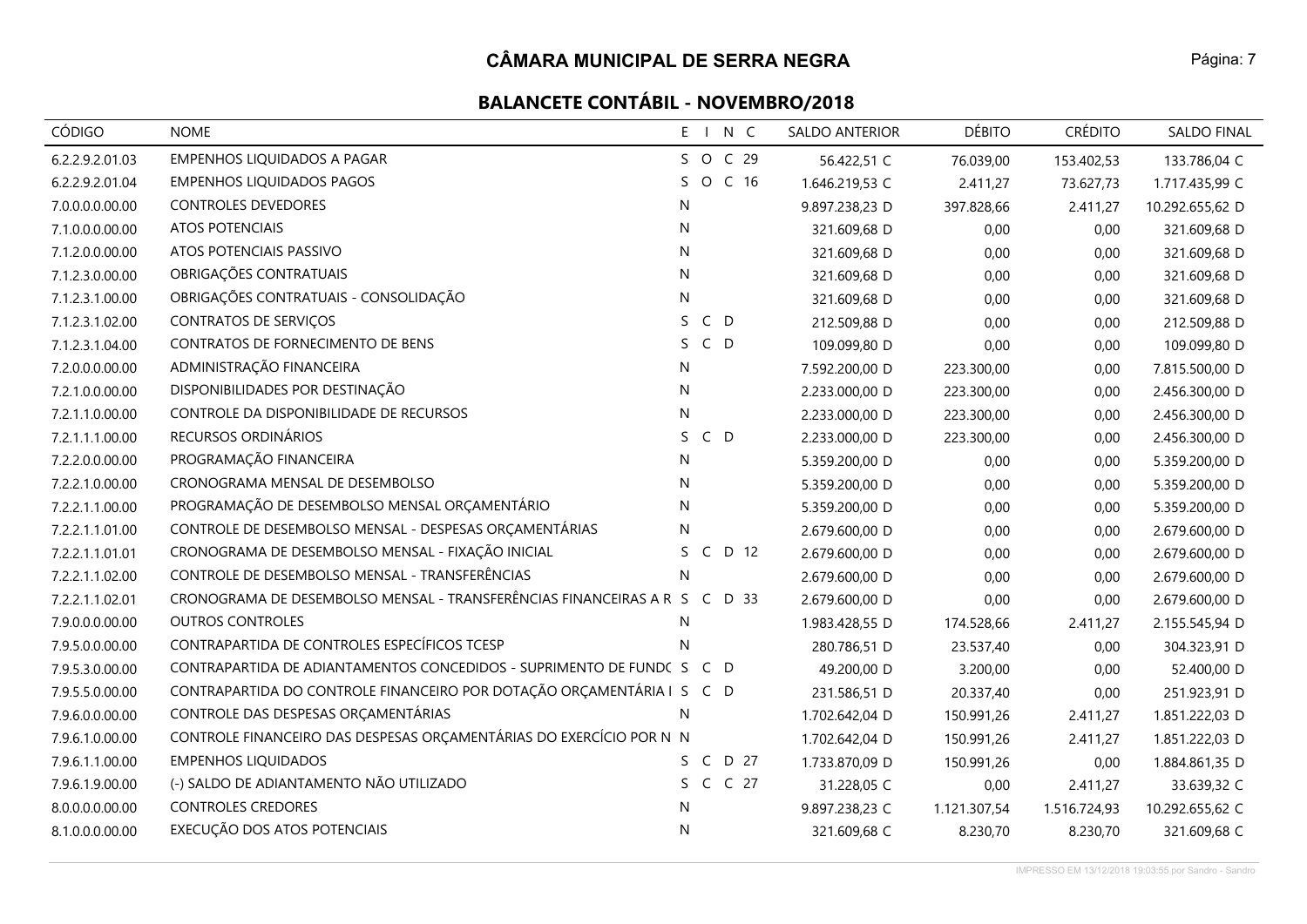| <b>CÓDIGO</b>   | <b>NOME</b>                                                               | N C<br>$E = \Box$                     | <b>SALDO ANTERIOR</b> | <b>DÉBITO</b> | <b>CRÉDITO</b> | <b>SALDO FINAL</b> |
|-----------------|---------------------------------------------------------------------------|---------------------------------------|-----------------------|---------------|----------------|--------------------|
| 8.1.2.0.0.00.00 | EXECUÇÃO DOS ATOS POTENCIAIS PASSIVOS                                     | N                                     | 321.609,68 C          | 8.230,70      | 8.230,70       | 321.609,68 C       |
| 8.1.2.3.0.00.00 | EXECUÇÃO DE OBRIGAÇÕES CONTRATUAIS                                        | N                                     | 321.609,68 C          | 8.230,70      | 8.230,70       | 321.609,68 C       |
| 8.1.2.3.1.00.00 | EXECUÇÃO DE OBRIGAÇÕES - CONSOLIDAÇÃO                                     | N                                     | 321.609,68 C          | 8.230,70      | 8.230,70       | 321.609,68 C       |
| 8.1.2.3.1.02.00 | <b>CONTRATOS DE SERVIÇOS</b>                                              | N                                     | 212.509,88 C          | 6.052,48      | 6.052,48       | 212.509,88 C       |
| 8.1.2.3.1.02.01 | A EXECUTAR                                                                | S C<br>C <sub>25</sub>                | 95.422,60 C           | 6.052,48      | 0,00           | 89.370,12 C        |
| 8.1.2.3.1.02.02 | <b>EXECUTADOS</b>                                                         | S C C 25                              | 117.087,28 C          | 0,00          | 6.052,48       | 123.139,76 C       |
| 8.1.2.3.1.04.00 | CONTRATOS DE FORNECIMENTO DE BENS                                         | N                                     | 109.099,80 C          | 2.178,22      | 2.178,22       | 109.099,80 C       |
| 8.1.2.3.1.04.01 | A EXECUTAR                                                                | $\mathsf{C}$<br>C <sub>25</sub><br>S. | 52.781,92 C           | 2.178,22      | 0,00           | 50.603,70 C        |
| 8.1.2.3.1.04.02 | <b>EXECUTADOS</b>                                                         | C C 25<br>S.                          | 56.317,88 C           | 0,00          | 2.178,22       | 58.496,10 C        |
| 8.2.0.0.0.00.00 | EXECUÇÃO DA ADMINISTRAÇÃO FINANCEIRA                                      | N                                     | 7.592.200,00 C        | 1.025.960,68  | 1.249.260,68   | 7.815.500,00 C     |
| 8.2.1.0.0.00.00 | EXECUÇÃO DAS DISPONIBILIDADES POR DESTINAÇÃO                              | N                                     | 2.233.000,00 C        | 802.660,68    | 1.025.960,68   | 2.456.300,00 C     |
| 8.2.1.1.0.00.00 | EXECUÇÃO DA DISPONIBILIDADE DE RECURSOS                                   | $\mathsf{N}$                          | 2.233.000,00 C        | 802.660,68    | 1.025.960,68   | 2.456.300,00 C     |
| 8.2.1.1.1.00.00 | DISPONIBILIDADE POR DESTINAÇÃO DE RECURSOS                                | N                                     | 391.300,13 C          | 583.268,12    | 225.711,27     | 33.743,28 C        |
| 8.2.1.1.1.01.00 | RECURSOS DISPONÍVEIS PARA O EXERCÍCIO                                     | S C C 1                               | 391.300,13 C          | 583.268,12    | 225.711,27     | 33.743,28 C        |
| 8.2.1.1.2.00.00 | DISPONIBILIDADE POR DESTINAÇÃO DE RECURSOS COMPROMETIDA POR EMPEI N       |                                       | 139.057,83 C          | 153.402,53    | 135.679,39     | 121.334,69 C       |
| 8.2.1.1.2.01.00 | DISPONIBILIDADE POR DESTINAÇÃO DE RECURSOS COMPROMETIDA POR EMPEI S C C 1 |                                       | 139.057,83 C          | 153.402,53    | 135.679,39     | 121.334,69 C       |
| 8.2.1.1.3.00.00 | DISPONIBILIDADE POR DESTINAÇÃO DE RECURSOS COMPROMETIDA POR LIQUII N      |                                       | 63.137,77 C           | 63.578,76     | 153.402,53     | 152.961,54 C       |
| 8.2.1.1.3.01.00 | COMPROMETIDA POR LIQUIDAÇÃO                                               | S C C 1                               | 56.422,51 C           | 55.701,60     | 133.065,13     | 133.786,04 C       |
| 8.2.1.1.3.02.00 | COMPROMETIDA POR CONSIGNAÇÕES/RETENÇÕES                                   | S C C 1                               | 6.715,26 C            | 7.877,16      | 20.337,40      | 19.175,50 C        |
| 8.2.1.1.4.00.00 | DISPONIBILIDADE POR DESTINAÇÃO DE RECURSOS DO EXERCÍCIO UTILIZADA         | S C C 1                               | 1.639.504,27 C        | 2.411,27      | 511.167,49     | 2.148.260,49 C     |
| 8.2.2.0.0.00.00 | EXECUÇÃO DA PROGRAMAÇÃO FINANCEIRA                                        | N.                                    | 5.359.200,00 C        | 223.300,00    | 223.300,00     | 5.359.200,00 C     |
| 8.2.2.1.0.00.00 | CRONOGRAMA DE EXECUÇÃO MENSAL DE DESEMBOLSO                               | N                                     | 5.359.200,00 C        | 223.300,00    | 223.300,00     | 5.359.200,00 C     |
| 8.2.2.1.1.00.00 | EXECUÇÃO DO CRONOGRAMA DE DESEMBOLSO MENSAL ORÇAMENTÁRIO                  | N                                     | 5.359.200,00 C        | 223.300,00    | 223.300,00     | 5.359.200,00 C     |
| 8.2.2.1.1.01.00 | PROGRAMAÇÃO DE DESEMBOLSO MENSAL - DESPESAS ORÇAMENTÁRIAS                 | N                                     | 2.679.600,00 C        | 0,00          | 0,00           | 2.679.600,00 C     |
| 8.2.2.1.1.01.01 | PROGRAMAÇÃO DE DESEMBOLSO MENSAL - DESPESAS ORÇAMENTÁRIAS - A RE S        | C C 12                                | 2.679.600,00 C        | 0,00          | 0,00           | 2.679.600,00 C     |
| 8.2.2.1.1.02.00 | PROGRAMAÇÃO DE DESEMBOLSO MENSAL - TRANSFERÊNCIAS                         | N                                     | 2.679.600,00 C        | 223.300,00    | 223.300,00     | 2.679.600,00 C     |
| 8.2.2.1.1.02.01 | PROGRAMAÇÃO DE DESEMBOLSO MENSAL - TRANSFERÊNCIAS - A RECEBER             | C <sub>33</sub><br>S C                | 446.600,00 C          | 223.300,00    | 0,00           | 223.300,00 C       |
| 8.2.2.1.1.02.02 | PROGRAMAÇÃO DE DESEMBOLSO MENSAL - TRANSFERÊNCIAS - RECEBIDA              | S C C 33                              | 2.233.000,00 C        | 0,00          | 223.300,00     | 2.456.300,00 C     |
| 8.9.0.0.0.00.00 | <b>OUTROS CONTROLES</b>                                                   | N                                     | 1.983.428,55 C        | 87.116,16     | 259.233,55     | 2.155.545,94 C     |
| 8.9.5.0.0.00.00 | CONTROLES ESPECÍFICOS TCESP                                               | N                                     | 280.786,51 C          | 11.077,16     | 34.614,56      | 304.323,91 C       |